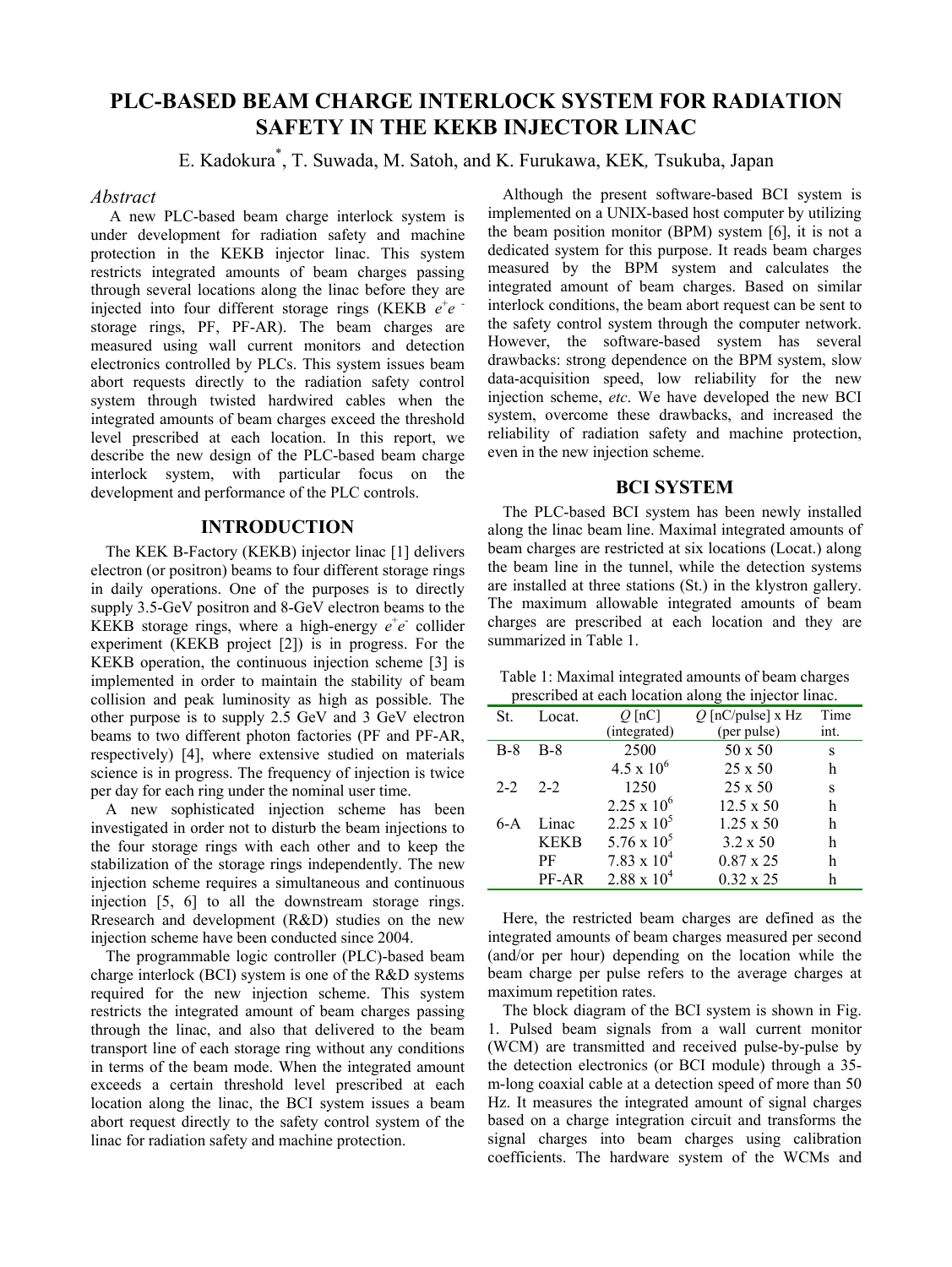detection electronics are described elsewhere [7]. Here, the PLC-based control system is described in detail.



Figure 1: Block diagram of the beam charge interlock system.

The PLCs control the detection electronics and receive the integrated beam charge data every second. When the integrated amount of beam charges exceeds a certain threshold level prescribed at each location (see Table 1), the beam abort request issued by the detection electronics is transmitted directly to the safety PLC installed in the main control room. After receiving the beam abort request, the safety PLC immediately refrains from transmitting a trigger signal to the electron gun. A block diagram of the generation scheme for the beam abort requests is shown in Fig. 2.



Figure 2: Block diagram of the scheme for issuing beam abort requests.

When the 1-sec (and/or 1-hour) interval of the integrated charge data exceeds the threshold level, a driver circuit of the safety PLC supplying a 24 V DC level switches off a no-voltage contact Simultaneously, the detection electronics issues a beam abort request with a long pulse of 100 ms (and/or a zero-voltage level) directly to the safety PLC through a twisted hardwired cable. The abort request with an interval of 1 h is reset every clock hour, while that with an interval of 1 s is reset every second.

 This system can automatically restart the measurement of the beam charges, even during a power failure, since the data obtained before the power failure is temporally stored in the EPROM of the detection electronics. These data are reloaded in memories after recovery from the power failure. It should be noted that these functions maximize the reliability of radiation safety in the injector linac.

#### **PLC-BASED CONTROL SYSTEM**

The PLC-based control system comprises a main PLC, three slave PLCs, and a sub-PLC, as shown in Fig. 3.



Figure 3: Block diagram of the PLC-based control configuration for the BCI system.

Five BCI modules are controlled by the main PLC (YOKOGAWA, FA-M3) with a CPU module (YOKOGAWA, F3SP66-4S) through the slave PLCs, which are connected in a loop with optical fibers (FA-bus (type2), 10 Mbps) over a total length of 1.3 km. The main PLC controls the digital input/output (DI/O) modules in the slave PLCs. The DI/O modules are connected to the BCI modules with 32-bit parallel communication cables. The main PLC performs several functions for a set of parameters and data acquisitions of the BCI modules. The sub-PLC controls one BCI module. The communication between the main PLC and the sub-PLC is achieved through a 1.1-km-long pair cable with a 128-bit serial two-way communication protocol because such a long distance inhibits the nominal communication protocol using optical fibers.

The TP is connected to the main PC through RS422 with a communication speed of 115 kbps. All functions of the BCI modules are set through the TP. The TP is also connected to the linac control network through ethernet. It also facilitates the development and maintenance of software programming. The main PLC is also connected to a Linux-based archiver, where EPICS Input-Output Controller (IOC) is running, through the linac control network. A data logging system based on the EPICS archiver stores the data from the main PLC.

The power supply of the main PLC is switched on through an on-delay timer in order to communicate with